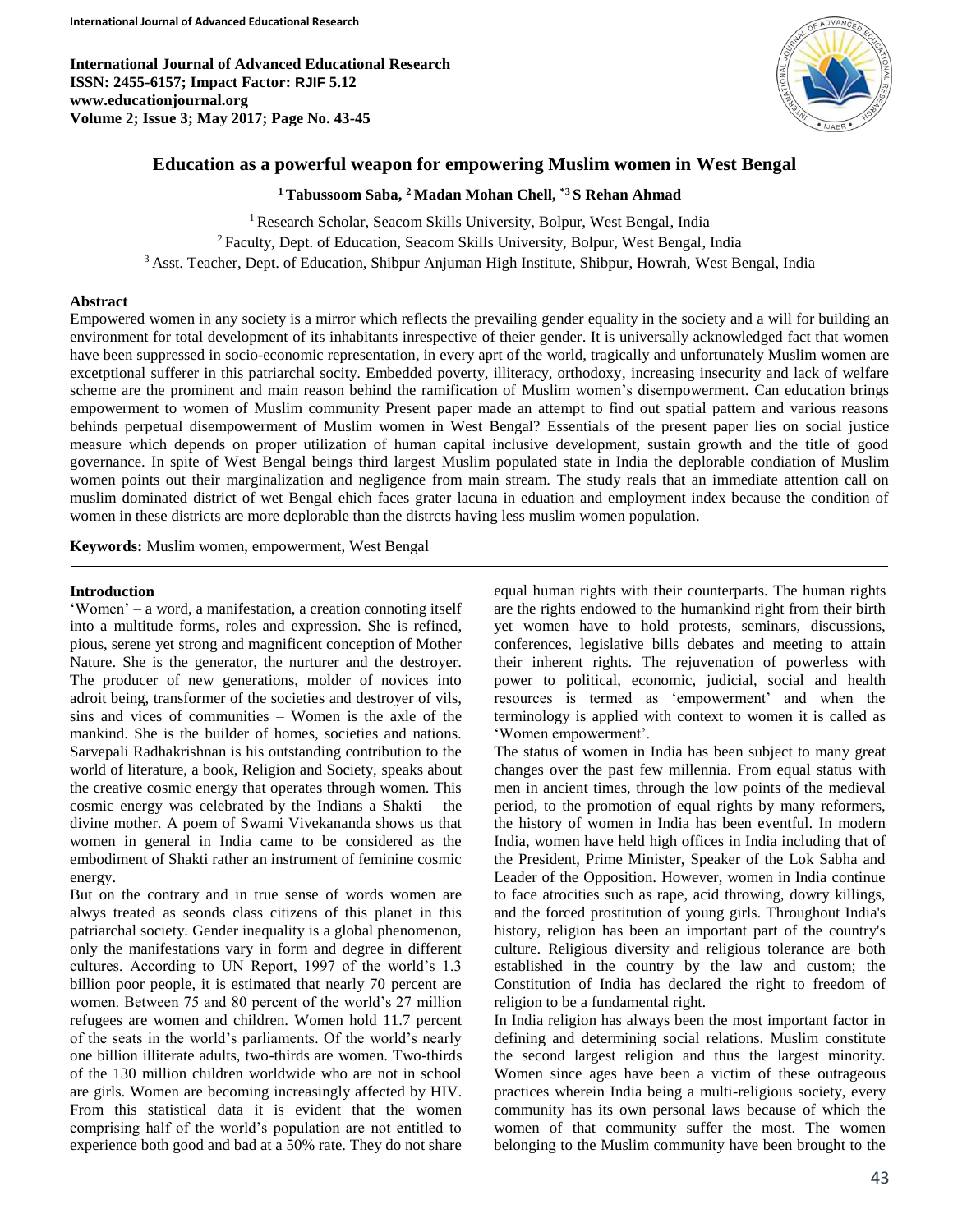mainstream a number of times be it because of unequal treatment from birth. Now we have come out of those days of oppression of women, there is a need for strong movement to fight for the rights of women and to ensure that they get all the rights which men have or in other words a movement for the empowerment of women. Equality and empowerment of women are necessary to bring about an egalitarian human society.

India has the third highest concentration of Muslim world wide after Indonesia and Pakistan. The Muslim population was 138 million out of a total population of 1028 million in 2001. On the other hand, Muslim constitutes the second largest religious minority. No Country can afford development without considering woman who constitute about half of the population women's empowerment encompasses their enhanced status in social; political and economic spheres. Empowerment of Muslim women is imperative as Muslim women continue to the victims of traditional social structure of the community. Education is the birth right of every Muslim. Islam puts considerable emphasis on its followers to acquire knowledge. Investment in education is the best investment one can take, because it eventually leads to intellectual property.

## **Review of Literature**

The Cultivation of Knowledge and Learning in Islam (with Special Reference to the Education of Muslim Women). The major objective of this book is to provide a fair evaluation of what Islam contributed towards the restoration of education in general and the education of Muslim women in particular. In the field of education, as in other constructive endeavors, Islam neither confined nor restricted its space to a particular gender. Nor did it sanction its monopolisation or marginalisation of women.

# **Kari T. Babasahab (2014), Muslim Women: Challenges and Opportunities**

The study was conducted to assess the situation of Muslim women and the problems they faced by Muslim women and the problems they faced by Muslim communities at large, specially their status as religious minorities in India. There was a dominance of patriarchy played a major role in relation to issues of Muslim women.

A Study on the Growth and Development of Madrasa Education in West Bengal and Its Impact on the Muslim Community. This thesis is discussed on the functions of Madrasa education and its importance on minority welfare. Researcher pointed out that the constitution of free India attempts for the well being of the minority group, but sixty five years of independence. Muslim community still a backward class in Indian society. Education of Muslim community in our country has for centuries centered on the Madrasah system. Education becomes a very effective and in many ways the principal mirror through which the growth pattern of the community is reflected.

# **Objective of the Study**

The following objectives are laid down for the study:

- 1. To analyse the status of Muslim women in society in West Bengal.
- 2. To estimate the socio-cultural position of Muslim women in society.
- 3. To find out the religious role on education of women in West Bengal.
- 4. To estimate the empowerment of Muslim women in West Bengal.
- 5. To estimate the growth and population of Muslim family and role of women.

# **Materials and Methods**

The study was carried out through descriptive survey method. The present study is based on mainly primary and partially secondary sources of date which was collected with the help of questionnaire & interviews from the Muslim women in all 23 Districts of West Bengal.

## **Variables**

In the present study the following variables was consider and this variables was divided into two categories.

- 1. Independent variables.
- 2. Dependent variables.

# **Independent Variables**

In the present study the following are independent variables.

## **Educational level**

- 1. Illiterate.
- 2. Primary.
- 3. Secondary.
- 4. Graduate.
- 5. Higher Education.

# **Dependent Variable**

Empowerment is the only 'Dependent variable.

### **Tools and Techniques**

The following tools were used for collection of date for the study:

- 1. Structure of proforma to estimate the educational status of Muslim women.
- 2. Socio-economic status scale.
- 3. Questionnaire for participation of Muslim women in various profession (Teacher, social workers, labour class, political leaders, Govt. employees and others).
- 4. Interview of all sections of Muslim women including students

#### **Construction of Tools**

All the tools were constructed with the help of experts, resource persons and available variables. Following general steps were adopted for the construction of tools.

**Step I**: In the first step lists, items, and statements were collected from various sources and these were classified and systematized after a through discussion with the experts.

**Step II**: Necessary modifications of statements were made on the basis of expert's suggestions and the tools were made ready for try out.

**Step III**: First try out was made on one block and on a small group parallel to the sample. On the basis of try out results further modifications were made where necessary.

**Step IV**: For more sophistication, the tools were again administered on a parallel group of Gen., SC and ST women of other block and data were collected and the limitations of the tools were pointed out.